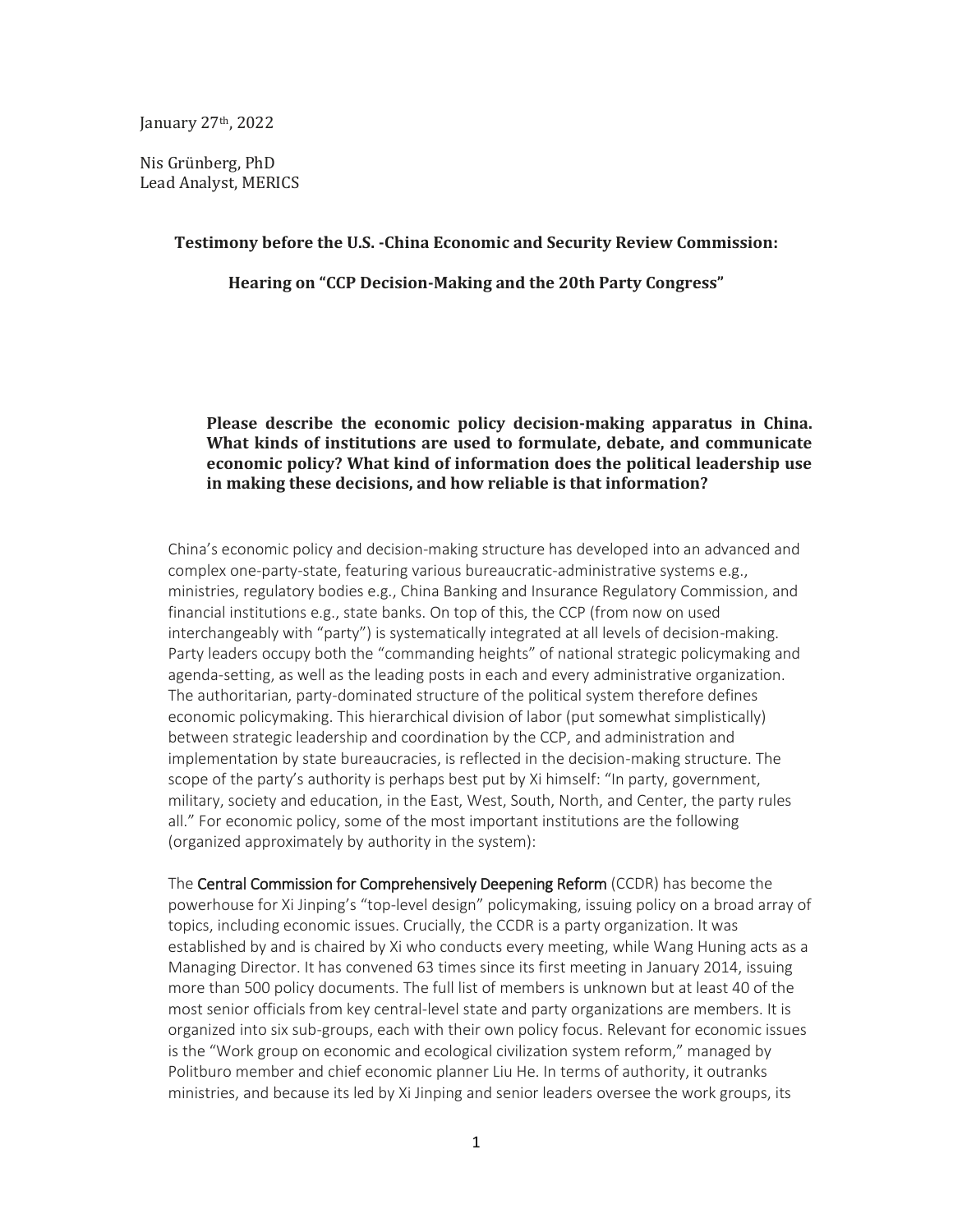political clout effectively surpasses China's cabinet, the State Council. The CCDR's mission is to steer and accelerate structural reforms under guidance by the central leadership. Pertaining to economic policymaking, this includes but is not limited to structural reforms in the financial sector, market regulation, and trade policy. The CCDR's work groups are known to actively engage in the policy formulation process by advising ministries charged with drafting specific policies. Some policies are also deliberated and even passed during the CCDR meetings before they are officially legislated by the State Council or ministries later on.

The Central Commission for Economy and Finance (CCEF) is somewhat similar to the CCDR, although more specialized in its policy scope. Like the CCDR, it is chaired by Xi Jinping, while Liu He acts as Managing Director. Reliable information about the CCEF is sparse, but it is known to be used as the top-level committee for deliberation of economic policy, albeit not as involved in the concrete policy formulation as the CCDR. It is a party organization, reporting directly to Xi Jinping, with attendance from most, if not all, relevant central-level officials.

The National Development and Reform Commission (NDRC) remains one of the most important organizations for macroeconomic planning, pricing policy, market regulation, and industrial/sectoral development issues. Despite its name, it is a ministry-rank unit under the State Council and it enjoys significant authority compared to other ministries because of its broad policy mandate and large group of leaders (He Lifeng as director and 8 vice-directors). Under Xi, the authorities formerly vested in the NDRC have been dismantled in favor of other central party and state agencies (notably the CCDR), and it has lost its (informal) status as the "small State Council." The NDRC helps formulate China's industrial policies and sectoral planning e.g., energy and infrastructure, and strategic planning such as the five-year plans and China's decarbonization policy. As key party officials of the central party-state, the most senior NDRC leaders are also members in the CCDR and CCEF. Together with the Ministry of Finance, the NDRC is one of the most influential ministries. It regularly receives input and normative guidance from the CCDR. An example that reflects the hierarchy of decisionmaking authority between central party organs and state administration.

The People's Bank of China (PBoC) serves as China's central bank in charge of monetary policy, formally organized under the State Council. Its dual leadership team in comprised of Governor Yi Gang, and Party Secretary Guo Shuqing. Guo is also in charge of the China Banking and Insurance Regulatory Commission. While the PBoC enjoys some degree of independence, it is required to implement CCP policy. Guo Shuqing has established himself as a capable and skilled leader and a key official for fighting financial risks and implementing tighter financial regulation.

The Ministry of Finance (MoF) handles annual budgets, public finance, and other economic regulations, but shares (or contests) macroeconomic responsibilities with the NDRC. The MoF also serves as controlling shareholder of several large sovereign wealth funds. On several occasions, the MoF has received guidance from the CCDR, and its Minister Liu Kun also serves as its Party Secretary and is a member of the CCDR and CCEF.

The National Bureau of Statistics (NBS) is not a policymaking organ, but relevant here because it oversees collecting and compiling data, both at central and local levels. China has long had issues with data reliability, and it is generally acknowledged that the misreporting of growth,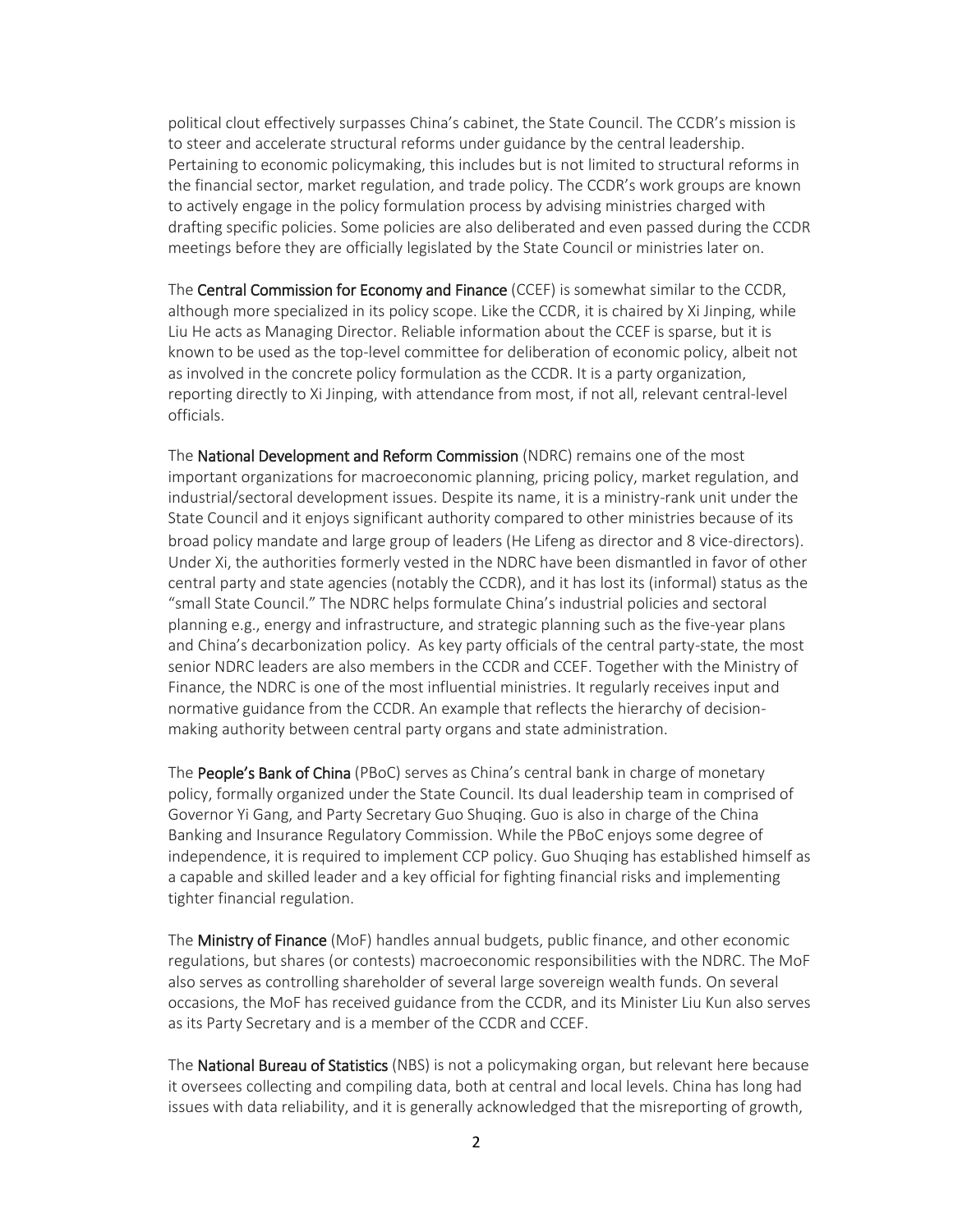fiscal deficits, expenditures etc. remain a problem. Corruption and poor supervision in the NBS have exacerbated this problem. One response to this problem has been the establishment of a central audit commission (a party organ), which is supposed to add another level of check to prevent fudged numbers in fiscal expenditure and distorted economic reporting.

Information asymmetry has been identified as a problem for sound policymaking even by top leaders, such as Li Keqiang who reportedly has his own measure of estimating economic growth (the so-called Li Keqiang index). More recently, former Minister of Finance Lou Jiwei warned that officials report distorted numbers to the center and "accentuate the positive, and play down the negatives," leading to serious issues in China's ability to react to and prevent economic risks. The problem often lies with the career incentives local officials face, which remain tied to a list of performance indicators. Generating growth and stability has long been the most important KPI for leading cadres, and although this is meant to change with Xi Jinping's intention to shift from quantitative to qualitative growth (meaning more inclusive and sustainable growth), for most parts it will likely take some time before the longestablished focus on growth as a key selector for promotion can change. The party-state has other systems of obtaining information, such as the CCP's own information system, and internal reports compiled by state media. These channels are secret, and it is unknown how systematic and reliable these sources are i.e., not affected by the same incentive issue. The vastly increased number and scope of auditing and inspection tours by CCP's Central Audit Commission, CCP discipline inspection officers, and more specialized audits e.g., for environmental policy, setting up camp for weeks to go through the books of local governments, state-owned enterprises, and even ministries, suggest that the data problem is pretty serious, and that the central government does not trust data unless trusted personnel verify it.

## Who are the key individual players in formulating economic policy in China's political leadership? What is the role of Xi Jinping in deliberating economic policy? What matters more, people or process?

Xi Jinping has caused significant change to the political leadership system. It is clear that Xi has worked hard and been successful to shape decision-making processes around his person. He is the designated "leadership core" of the central leadership and the party and his thoughts have been declared party doctrine, therefore following party policy now essentially means for all party officials to follow Xi's lead. At the same time, Xi Jinping advocates predictable and stable processes in governance, if they adhere to the central party line, i.e., the political-ideological priorities outlined in Xi Jinping thought. This has important ramifications for policymaking also in the economy. While Xi himself is no economist and is, to my knowledge, much more engaged in political and ideological issues, a number of trusted officials around him shape macroeconomic policy.

Wang Huning, member of the Politburo Standing Committee, is believed to be trusted by Xi Jinping and has been the main architect of recent party ideology. He has only indirect but important impact on policymaking. His ideas have long advocated a neo-authoritarian turn, with a strong party apparatus in charge of an activist state apparatus. The social theory behind his ideology views economic activity e.g., market transactions, as just one form of social activity and hence must be governed according to political (CCP) objectives just like any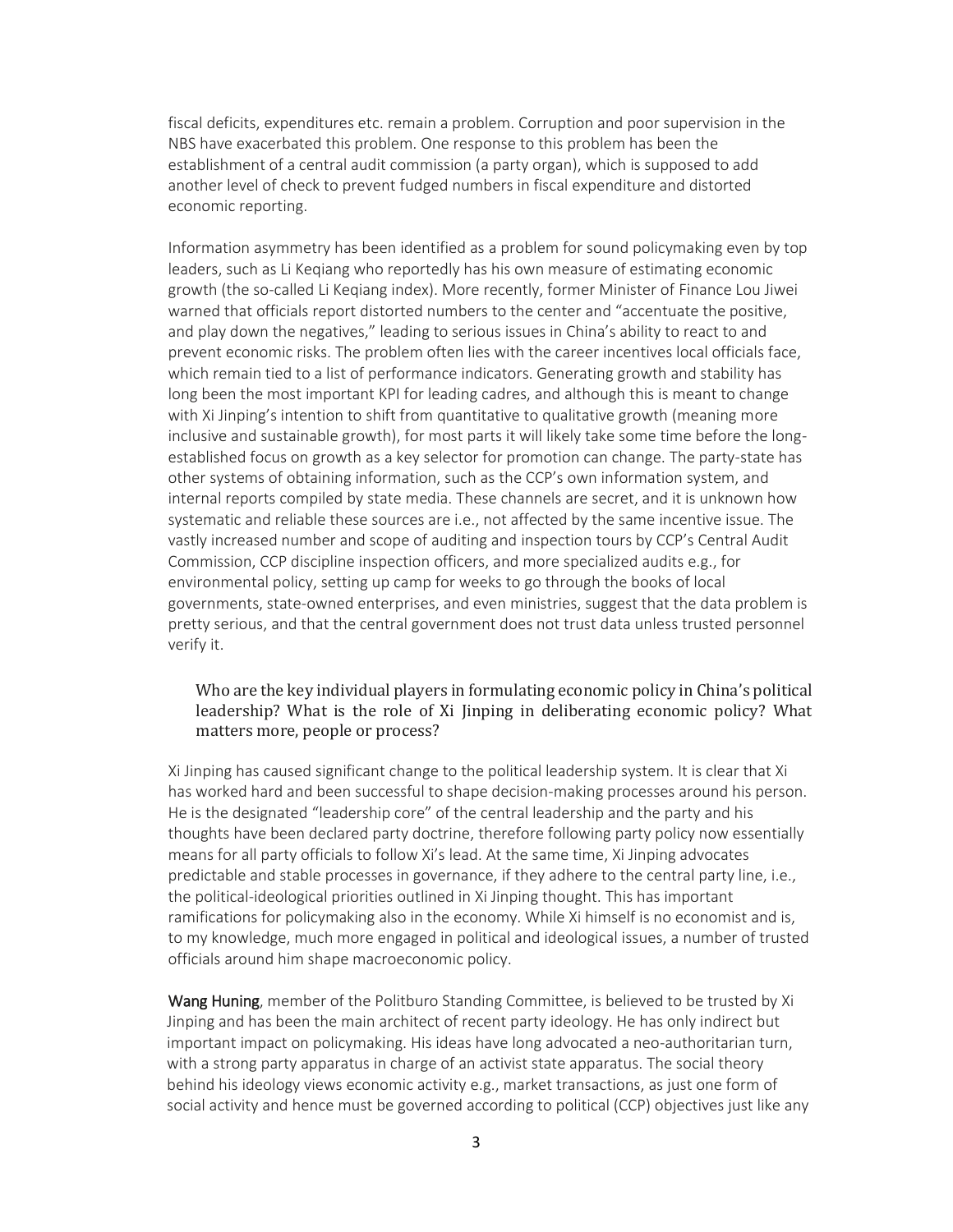other social activity. The strong notion of party hegemony in his thinking predicates farreaching regulatory oversight and steerage of the economy at large, including enlisting the private sector to contribute to the party's political objectives.

Liu He is one of the key leaders in economic policy and is believed to have friendship relations with Xi since childhood. As Xi's most trusted economic adviser, he often fills in for Xi as negotiator and key speaker with international counterparts. Liu is also in charge of coordinating much of the top-level economic policy, and through his posts in core executive organs, e.g. the Politburo and the CCDR's sub-group on economic reform, membership in the CCEF and others, he sits at the table in all strategic decision-making on economic policy.

Guo Shuqing has emerged as a main financial sector troubleshooter. He is both Party Secretary of the People's Bank of China, and Director of the China Banking and Insurance Regulatory Commission, therefore he is a key regulator in the financial sector. He appears to be a driving force behind the current "battle against financial risks," which is the main challenge to regime stability. Although not considered a direct ally of Xi, Guo mirrors Xi's position of favoring a strong state and party authority over finance and economy. This is especially visible in China's large private financial companies which he has stated have become "too big to fail," and hence must be aggressively regulated.

He Lifeng, Chairman of the NDRC, is a close ally of Xi Jinping. Given the substantial policy reach of the NDRC, and He's presence in the party commissions, Xi can trust him in matters regarding macroeconomic planning, industrial development, and market reforms – fields of influence of the NDRC.

Large provinces such as Guangdong, Shanghai and Tianjin are substantial economies even on an international scale (Guangdong's, GDP in 2019 was USD 1.6 trillion), and their leadership is expected to engage in policy experimentation and piloting. Their party secretaries are high ranking cadres with seats in the Politburo and they are therefore important spearheads for implementing central guidance and to develop the specific policy responses at local levels. Especially in the case of MNCs in China, these officials have a large impact on trade zones, large FDI inflows, and local industrial policies.

A number of think tanks and research centers, e.g. the State Council Development Research Center and the CCP Policy Research Center, are contributing to the formulation of policy by providing research, scientific input and political guidance.

# What are the different strains of economic policy thinking in China's leadership today? Who advocates for these different lines of thinking, either persons or institutions, and how meaningful is their ability to shape economic policy?

It is hard to identify any meaningful opposition, or even an influential group of thinkers other than the state-capitalist authoritarian line pushed by Xi and his supporters. The previously commonly used identification of two general camps in the leadership now appear obsolete under Xi Jinping. Before he came to power, you had one camp of "reformers" or "liberals" who were in favor of market liberalization and political reforms, and another, the "leftists" or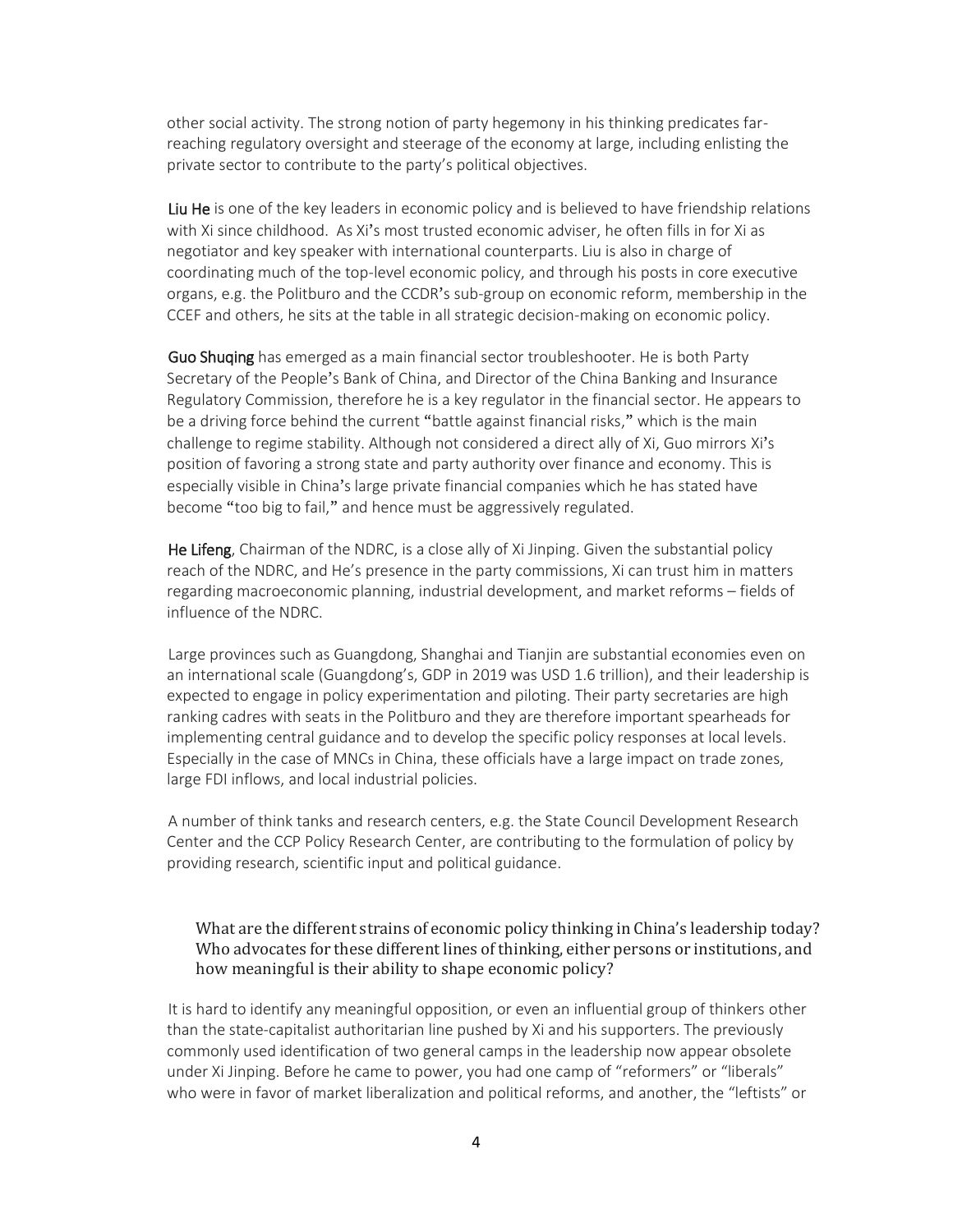"conservatives" who were more inclined towards authoritarian governance and statist intervention in the economy. Xi Jinping has successfully staffed most key positions with people he trusts, and raised the stakes for opposition. His elevation to core of the party, and the institutionalization of Xi Jinping thought as the party line, essentially means that any open opposition is a violation of party policy. Another key priority of Xi's is the adoption of ideology in legal and regulatory norms, the impact of which is seen in extremely limited contesting streams of thought in the public and has most likely also squeezed room for internal discussions.

Many of those individuals formerly regarded as being "reformers" have either been pushed to the sidelines or now appear as supportive but less ideologically vocal technocrats in the administration. Liu He, Wang Qishan, and even Li Keqiang could be classified in this group, as they currently align their work with the Xi's authoritarian state-capitalist model. Anecdotal evidence also suggests that individuals and consultative support units e.g., the State Council's Development Research Center that are not part of Xi's trusted environment, have lost their voice in policymaking. With few exceptions, all influential private think tanks in favor of policies that challenge party rule and state intervention have been closed. Academic debates and teaching materials considered critical of party-state policy have also been greatly limited.

What stresses in the economy are most likely to shape economic policy decisionmaking moving forward? How do you think Chinese leaders will determine priorities in the wake of the 20th Party Congress?

To what extent, if any, is the leadership comfortable with increased economic volatility arising from policy choices? What does this tell us about their vision for China's economic future?

The current period, and especially 2022, will be shaped by the leadership's utmost efforts for stability, primarily political, but also economic. More generally, the Xi administration follows a paradoxical path of trying to make markets more efficient and open, while also strengthening tools for state interventions. This conflicting policymaking of meaningful reform on the one hand, and an obsession with political control on the other, is likely to continue to define economic policymaking for the months and years to come. Especially with the 20th party congress approaching, the party will try to avoid any economic and social crises to the prevent destabilizing effects on the political elite. Recent events suggest that sectoral and regionally isolated social and economic costs are not an issue for Beijing *per se*, as long as overall regime stability is not endangered, and political objectives are served. The zero-covid strategy is a prime example of this, laying tremendous cost on individual businesses, local governments, and not least lockdown-affected citizens. What's more, the sudden regulatory tightening of entire sectors such as the tutoring industry, destroying tens of thousands of jobs and shattering large businesses overnight, serves as proof that political and/or regulatory objectives weigh heavier than the socio-economic disruptions perceived as advancing them.

At the ideological level and until 2035, Xi has introduced a new growth paradigm. It's a shift from quantitative growth targets towards "quality" growth that adds more value and distributes gains more equally. By and large the (still very unspecific) "common prosperity" program is an attempt to achieve this more inclusive development model. Technological self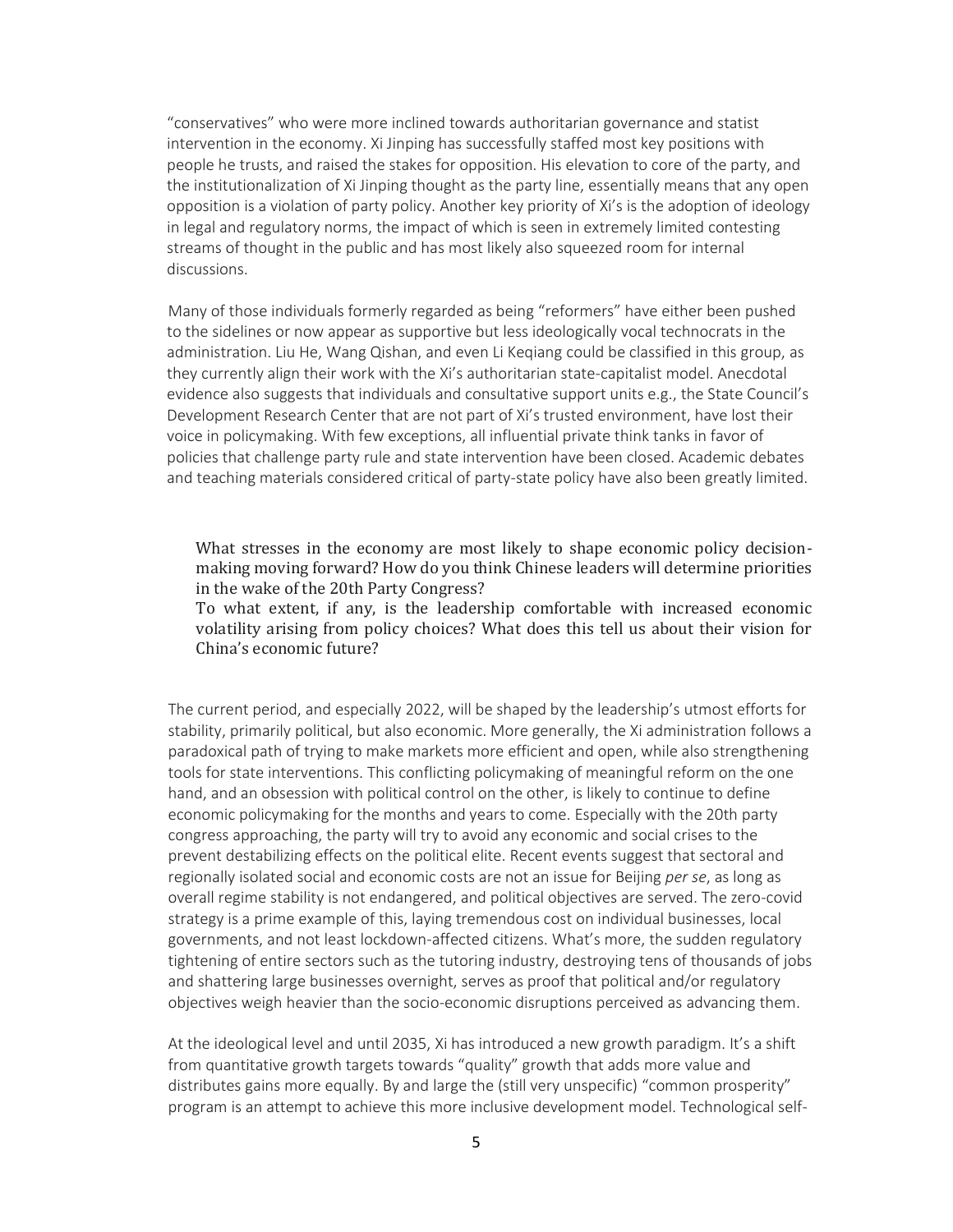reliance is growing in importance, and persistent international tensions and uncertainties feed into its rise as a core objective. Inequality remains a pressing concern, with a GINI coefficient of around five and rising. To counteract the rising inequality, structural redistribution mechanisms such as progressive income tax and property tax might have been discussed for some time. So far, given the challenging economic reality of slowing growth and sluggish demand, Beijing has shirked back from these more intrusive – and unpopular – mechanisms, even as they might be necessary to finance the rising cost of China's public services and welfare systems. For now, calls for "patriotic entrepreneurship" and charity are growing, in which profitable private companies and wealthy individuals are strongly encouraged to donate to the national project of building a strong, party-led China.

However, stable economic performance remains the core underpinning of regime legitimacy, and given the downward trend of China's growth, and the difficulties following the Covid-19 pandemic, actions likely to dampen economic activity at large and beyond specific industries or regions have currently been delayed, even those announced over past months. To this end, Vice-Director of the CCEF, Han Wenxiu, pointed out that macroeconomic stability is not merely an economic question, but a political objective. This could mean somewhat more pragmatism and flexibility than suggested in Xi's speeches, at least during this politically important year.

Systemic financial risks are the most challenging of the "three tough battles" that the party faces, according to the leadership itself (the other two are pollution and poverty). They include, fiscal deficits and government debt at local levels and the financial trouble many large business empires face such as giant property developers Evergrande or Shimao. With growth levels falling, debt maturing after decades of high investment levels, and credit and capital harder to come by, bankruptcy of large investment businesses are a real danger to social stability, as they often involve large amount of investments by both citizens, state banks, and local governments. More interventionist regulation in the cases of large businesses, and the politically controlled dismantling of struggling business groups at risk of collapsing will become common. Closer oversight, limited equity takeover by state-owned entities, or even managerial integration of party-state agents is already happening and these are tools likely to be employed more frequently.

Poorer local governments are at risk of bankruptcy due to indebtedness as a result of rising public service expenditure, and shrinking revenue streams and fiscal allocations from the central government. Some Provinces such as Guizhou have a debt to fiscal resource ratio approaching 200%, often due to poorly regulated over investment. The limited information that the central authorities receive on local finance is becoming a pressing concern for Beijing. Fiscal tightening has already led to repeated calls by the central government to cut spending, even including scaling back salaries and benefits of public servants. Given the leadership's call for higher quality development especially in poorer regions, more stateguided investments by public and private entities form wealthier regions could be a development model for the future. There is precedent in the "Go West Strategy," and the "North-east Revitalization Plan" which aimed at steering investments into poorer regions.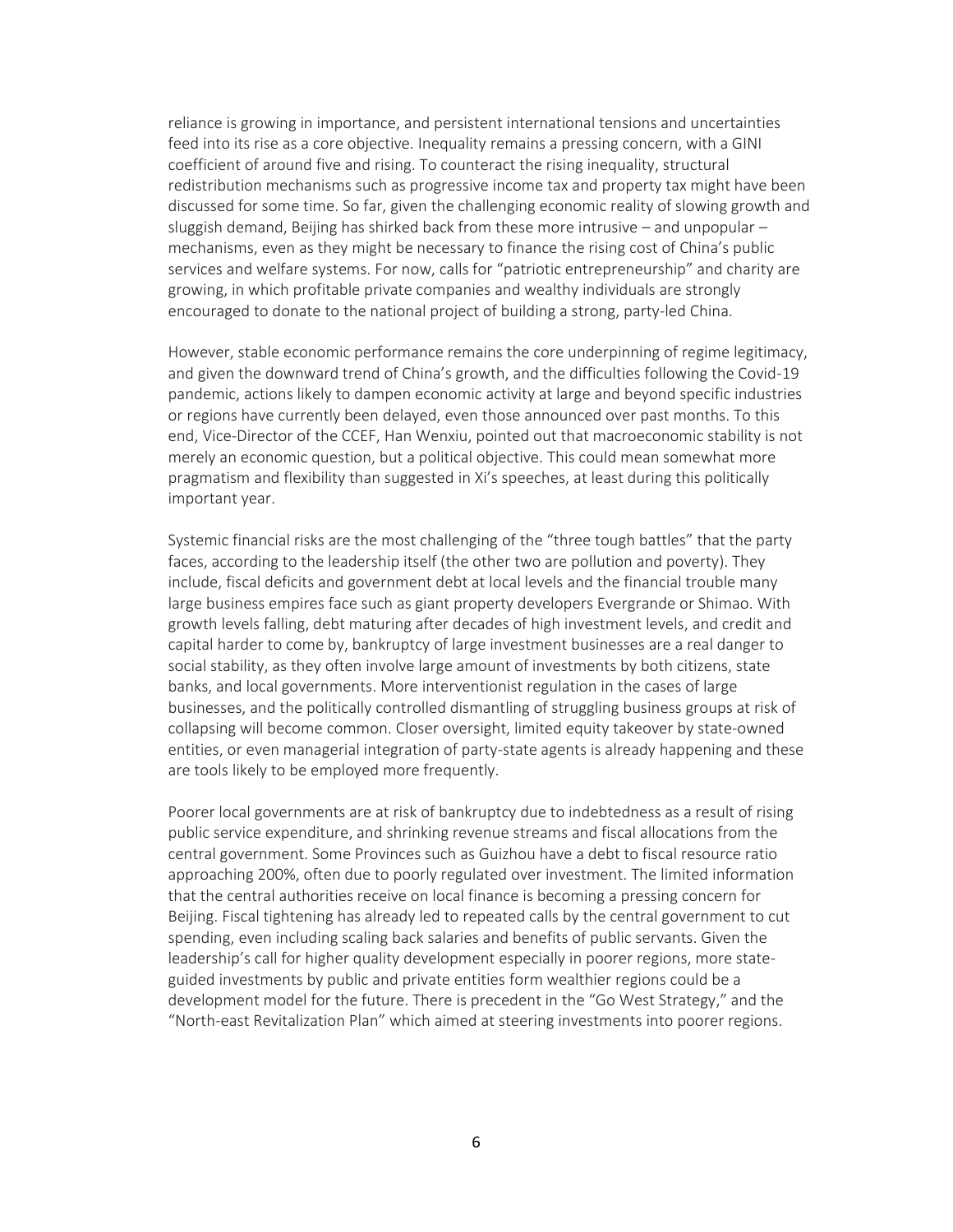To what extent is economic policy formulation being relocated away from the state bureaucracy and toward Party organs? How have regulatory agencies' ability to interpret and modify Party directives on China's economy changed under Xi Jinping's leadership?

We observe strong attempts to strengthen party integration in all organizations, and a more dominant role of party groups, ideology, and leadership in the decision-making process throughout society. While a "separation of party and state" was advocated by Deng Xiaoping and other leaders during the 1980s, Xi Jinping now drives the institutionalization of party cells and party secretaries, particularly in leading positions of the state apparatus. The CCP is not "taking over" the state apparatus but is becoming organically integrated with it. With party cadres acting as ranking officer in all public organizations, the party apparatus is supposed to exercise leadership on all strategic decisions and guide policymaking towards its political objectives. The state bureaucracy handles the concrete implementation of policy and public service functions.

At the top, with at least 10 central commissions chaired by Xi himself, most policy issues are now directly dealt with by him and his allies. This serves both better coordination, but also enables more influence on policy formulation. It also enables the Xi administration to steer top-level policy, which is supposed to serve as blueprints for specific interpretation by lower-ranking units in charge of implementation. China has a history of policy silos and at times conflicting policymaking across ministries and localities, and this centralization of policymaking is an attempt to counter the fragmented system. Nevertheless, provincial leaders have significant authority in the implementation of central policy. Provincial party secretaries and governors hold ministry-level rank, and provincial leaders have seats in the Politburo. As a contrast, no ministers are among its 25 members. In the past, central guidance was shirked or ignored, in areas like energy development, environmental protection, and investments in infrastructure. The increased discipline inspection and audit teams sent to localities under Xi Jinping seem to be an attempt at reigning in on this issue. It also illustrates the weakness of regular oversight mechanisms and bottom-up information flows.

# What does the Central Organization Department emphasize when making appointments to state-owned enterprise (SOE) leadership and government agencies? How has its decision-making on appointments evolved under Xi's leadership?

Cadre KPIs and SOE leadership selection at the central level are somewhat of a black box to outsiders. At the top, loyalty to Xi has become a decisive factor, although not the only criteria. Several high-ranking officials are known for their skills as politicians and administrators, especially in finance and economics. In theory, a long list of KPIs exists for cadre selection and promotion, including evaluation by subordinates and seniors, performance, and ideological compatibility. It seems unlikely that central-level positions are not primarily decided by more informal rules, including performance, but also stressing network affiliation, connections, and pedigree with the top-leadership. Looking at the cohort of cadres promoted under Xi, it becomes evident that those with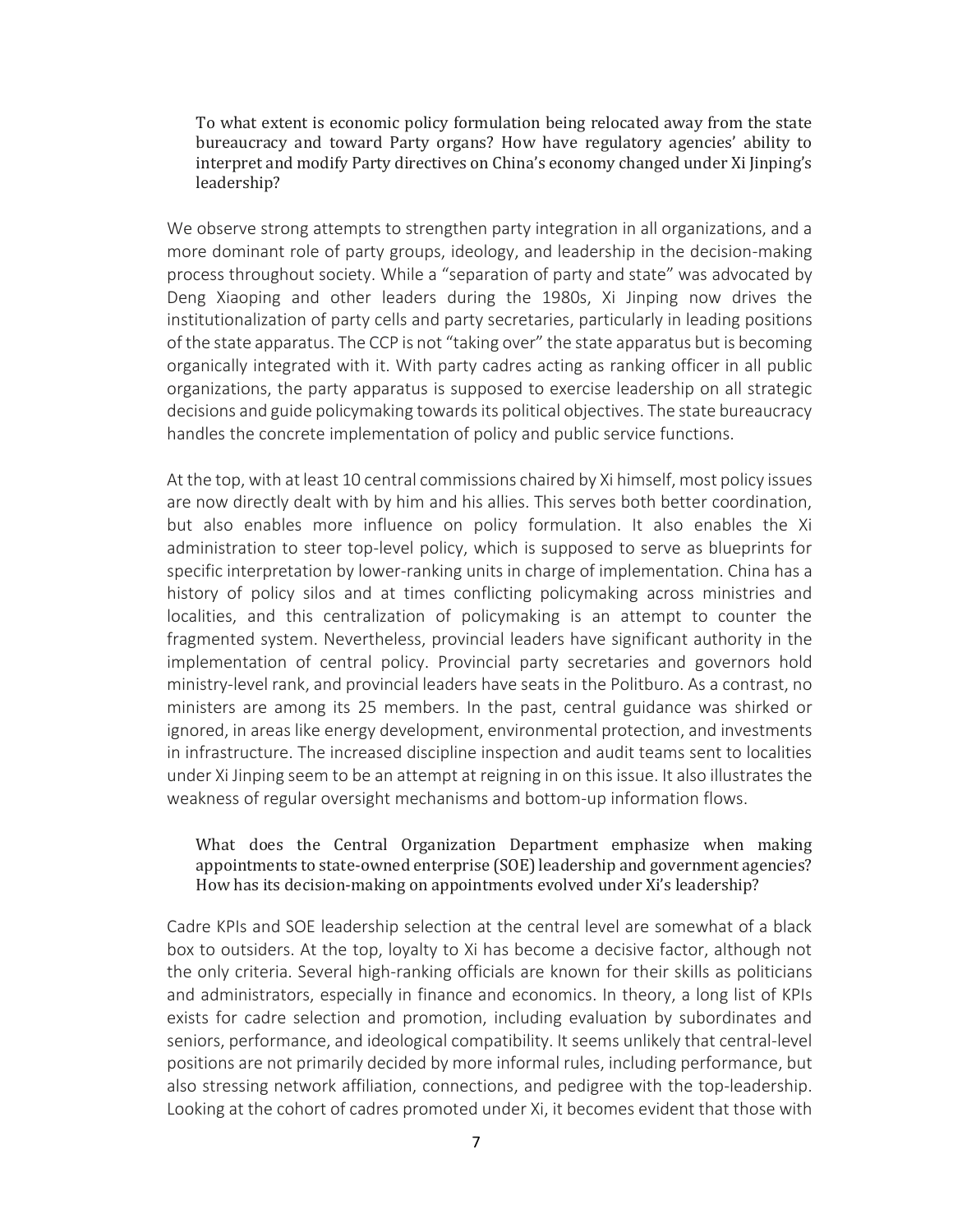personal or professional ties to Xi, and/or have shown loyalty and positive engagement with his politics, are overrepresented. At the same time, while the intense anticorruption campaign overall is in my opinion serious about fighting graft and abuse of power, it is also used to systematically remove opposition and alternative networks of power in the political system.

At local levels cadre evaluation is more complex, and likely more procedural. Recent research suggests that a small amount of non-negotiable KPIs exist, e.g., socioeconomic stability, but a larger number of flexible criteria add to evaluations. Given China's heterogeneity, these can be shaped more flexibly, and range from advancing environmental protection and solving economic crises to propelling industrial development and public service innovations etc.

Research tracking SOE leaders' careers and their networks suggests that a mix of political connections, industry knowledge, and management skills are all important for promotion. All 96 SOEs owned by the central government (ca. 115,000 SOEs exist at local levels) are led by a party secretary and a general manager or CEO of viceministerial rank, a fact that underscores that SOE leaders are both business leaders and government officials. While the leadership is formally split by this party-CEO division, often the same person holds both titles. Moreover, the importance of the party secretary and the company's party group for deliberating on strategic decisions has been recently strengthened and codified, also for private companies. The 53 most important SOEs are directly under personnel management of the central organization department (COD), but it is unlikely that the remaining 43 central SOEs are not also closely following the COD's vetting process. SOE leaders mostly remain within their sectors, although some examples for lateral mobility exist, often between SOEs in the same industry. What's more, a limited number of business-to-government careers exist, particularly in strategic SOEs important to national security, economic development, and vital infrastructure e.g., in nuclear industry, defense, and aerospace where SOE leaders come from or are going into government posts, such as provincial leadership or ministry departments. Zhang Qingwei and Xu Dazhe are two examples, who have moved from leadership roles in China Aerospace Science and Technology Corporation to senior government posts in provincial leadership.

# The Commission is mandated to make policy recommendations to Congress based on its hearings and other research. What recommendations for legislative action would you make based on the topic of your testimony?

My recommendations revolve around two points: First, smart investment in knowledge and better understanding of China's actions and motivations at home and abroad, and second, investing in systems to support better coordinated and consistent policy that ensures domestic political resilience and socio-economic stability in a world marked by China's growing presence. While the times in which foreign actors could directly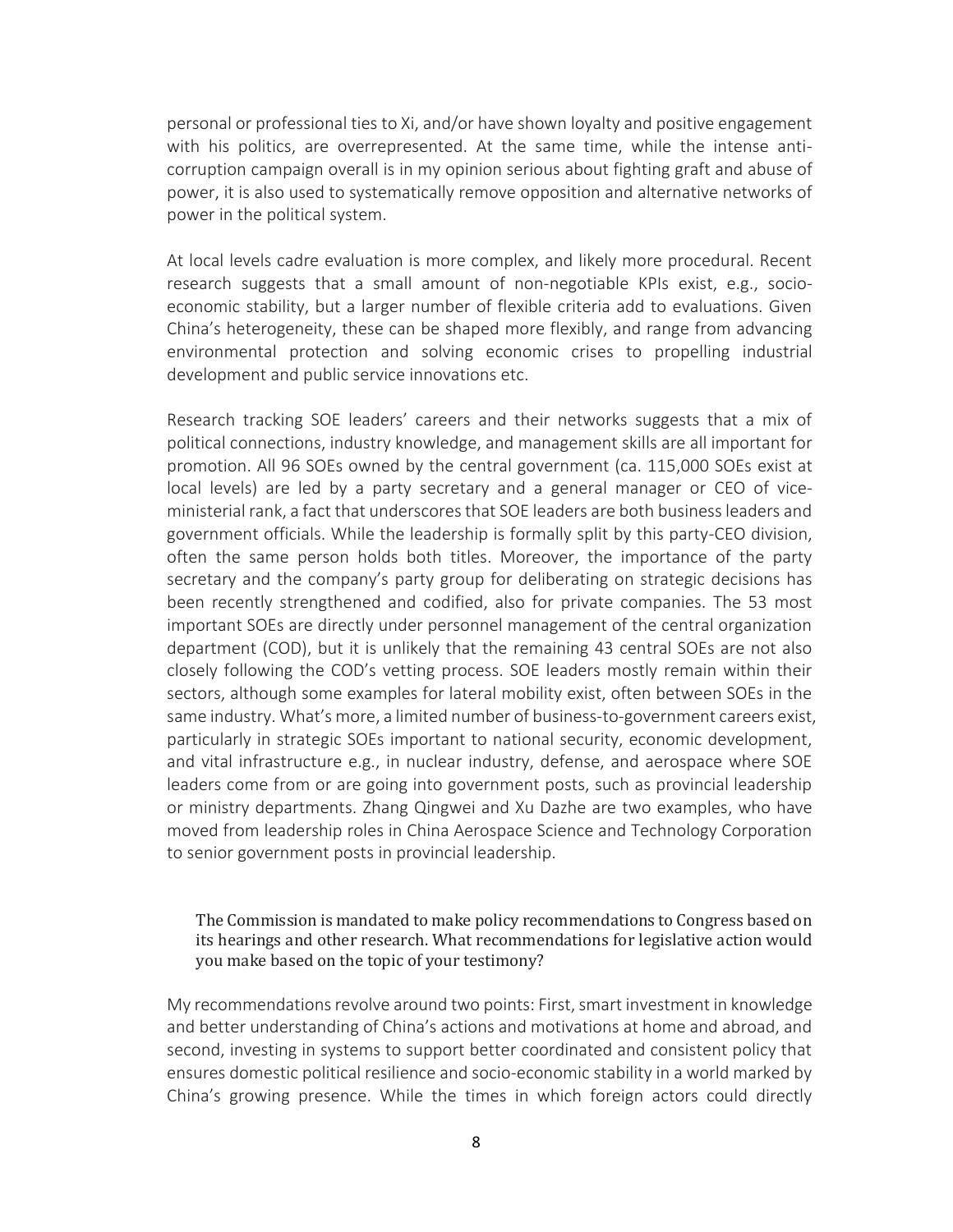interfere in China's domestic policy is over, China is increasingly able to influence global issues and has a growing impact on other nations' economies. How a more Chinese shaped world would look, and how this will impact other nations' own political, social, and economic systems, requires more study based on sophisticated, in-depth study of beliefs, interests, and policies. Lack of in-depth knowledge and understanding of your counterpart, especially over- or under-estimation of capabilities of Chinese actors, leads to poor policy decisions. It is increasingly important to realistically understand how China's domestic developments indirectly impact global arenas, and what its current and developing capabilities and interests for shaping markets and international relations also more directly are.

There is a need to invest systematically in more knowledge and understanding of China. Two factors, in my mind, require a step-up in both China-focused education and research. First, China's growing weight in global economic and political issues. China's growing presence is a reality the world needs to adapt to and knowledge is key for this. Second, China is increasingly inward-looking in terms of its political system and its economic objectives. The dual-circulation strategy is a prime example, in putting forth a view of the world's economy as a supportive system for China's domestic development. Not least the Covid-19 pandemic and the sudden end to travel and personal exchanges has exacerbated this trend and led to narrowing access to data and information open to outsiders. This needs to be countered by smarter and "patient" research able to develop alternative information sources and research methods.

It becomes more important to generate applied social science in service of better coordinated and fact-based decision-making. Better mechanisms need to be established to link knowledge communities in universities, think tanks, and research organizations with decision makers in government and business. Smart and "patient" research needs to feed into research and intelligence systems that can be used and digested more easily by policymakers. Recognizing my personal bias here, I believe there is a strong case for think tanks as a middle road between the more theory driven "patient" research done by academia and scattered but valuable information from practitioners in business, able to cater to the more issue-specific and solution-focused reporting needed by policymakers. Benefits of establishing more systematic and wellorganized collaboration between universities, think tanks, and decision-makers are the room this creates for less specialized formats that apply more result-oriented reasoning but follow data-driven and theoretically sound methods.

More fundamentally, a clear-minded and honest analysis of how to balance principles and pragmatism is needed, given the growing political-economic gravity of China that entails both legitimate claims and challenges to the architecture of existing power and value systems. China's current leadership is better characterized as a player pursuing political pragmatism for long-term national interests of a political and economic nature, while most Western nations have long pursued economic pragmatism to secure short to mid-term economic interests. Well-coordinated all-of-government policy is